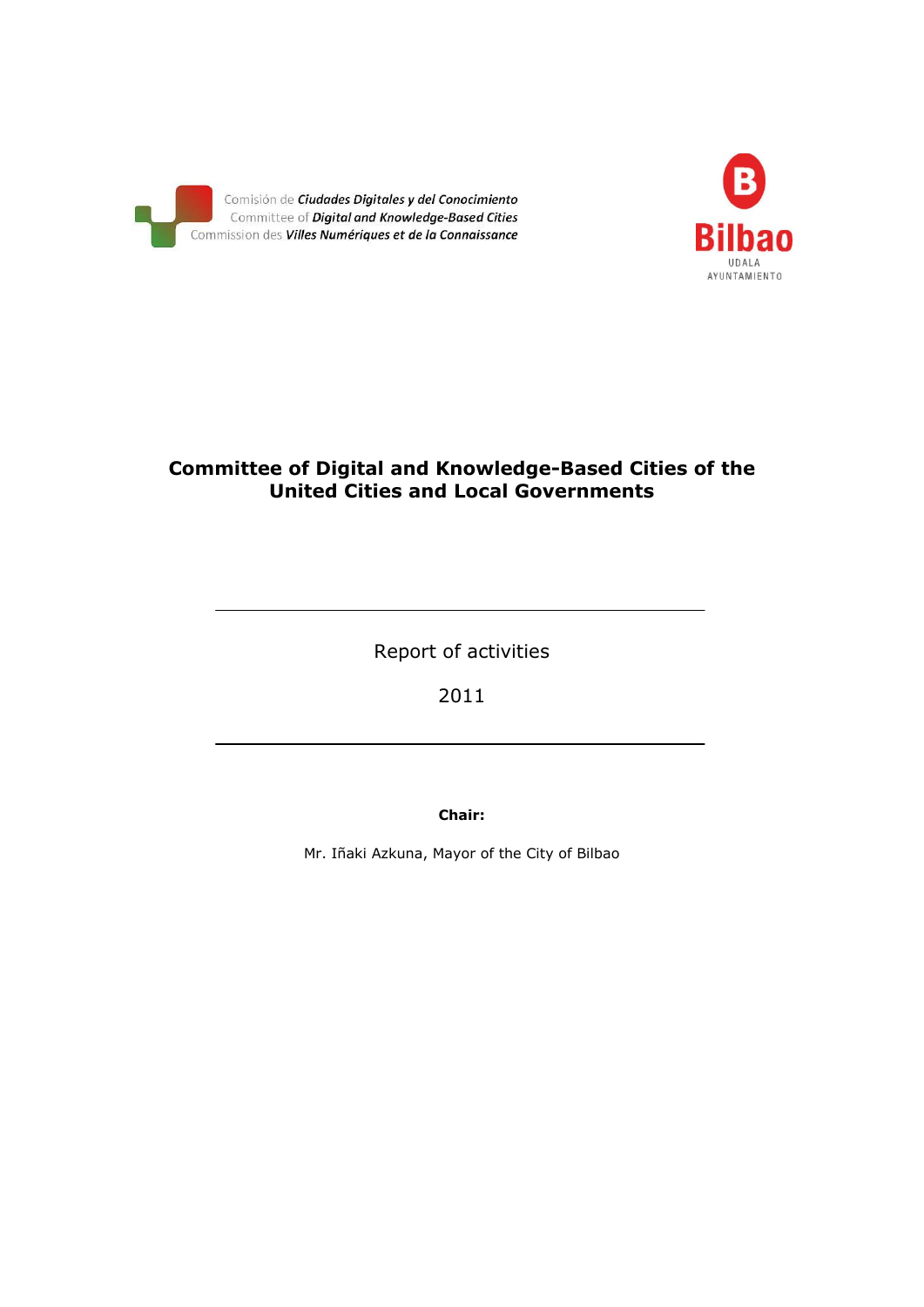



## 1. INTRODUCTION

The last few decades have seen rapid development in information and communication technologies (ICTs), innovation and knowledge, which has increased their presence in day-to-day life and made them basic elements for the social and economic progress of territories.

**The world is becoming increasingly digital, and no-one can afford to be left out of the changes taking place.** Such a far-reaching process of change and the climate of uncertainty generated in regard to what type of society will result from it mean that local authorities, as the public authorities closest to ordinary people, must find the right way to respond.

The leadership provided by local authorities in implementing a sustainable local strategy to bring about an information, innovation and knowledge-based society is thus a key element for local development. There is currently a digital and knowledge divide not only between countries but also between local authorities all over the world. It is therefore essential that local authorities from less favoured countries should roll out strategies to take advantage of the opportunities offered by these new circumstances.

Since its creation 5 years ago the Committee of Digital and Knowledge-Based Cities (formerly known as the Committee on the Information Society), chaired by the city of Bilbao, has worked hard to set up an efficient network of co-operation between local authorities with a view to seizing the opportunities provided by new information and communication technologies (ICTs), innovation and knowledge, sharing them, assimilating them and adapting them to local needs so as to create new opportunities for all.

Over the years we have sought to establish a partnership between all the members of the Committee that can help us achieve a competitive economy driven by local authorities, in which knowledge, innovation and ICTs are created, transmitted, acquired and used to promote economic and social development within the community. We believe that it is important for cities and municipalities all over the world to strive to factor community intellectual capital and knowledge into their economies and to develop knowledge-based services with universal, systematic, effective, efficient access to knowledge and to ICTs so as to attract and hold on to talent.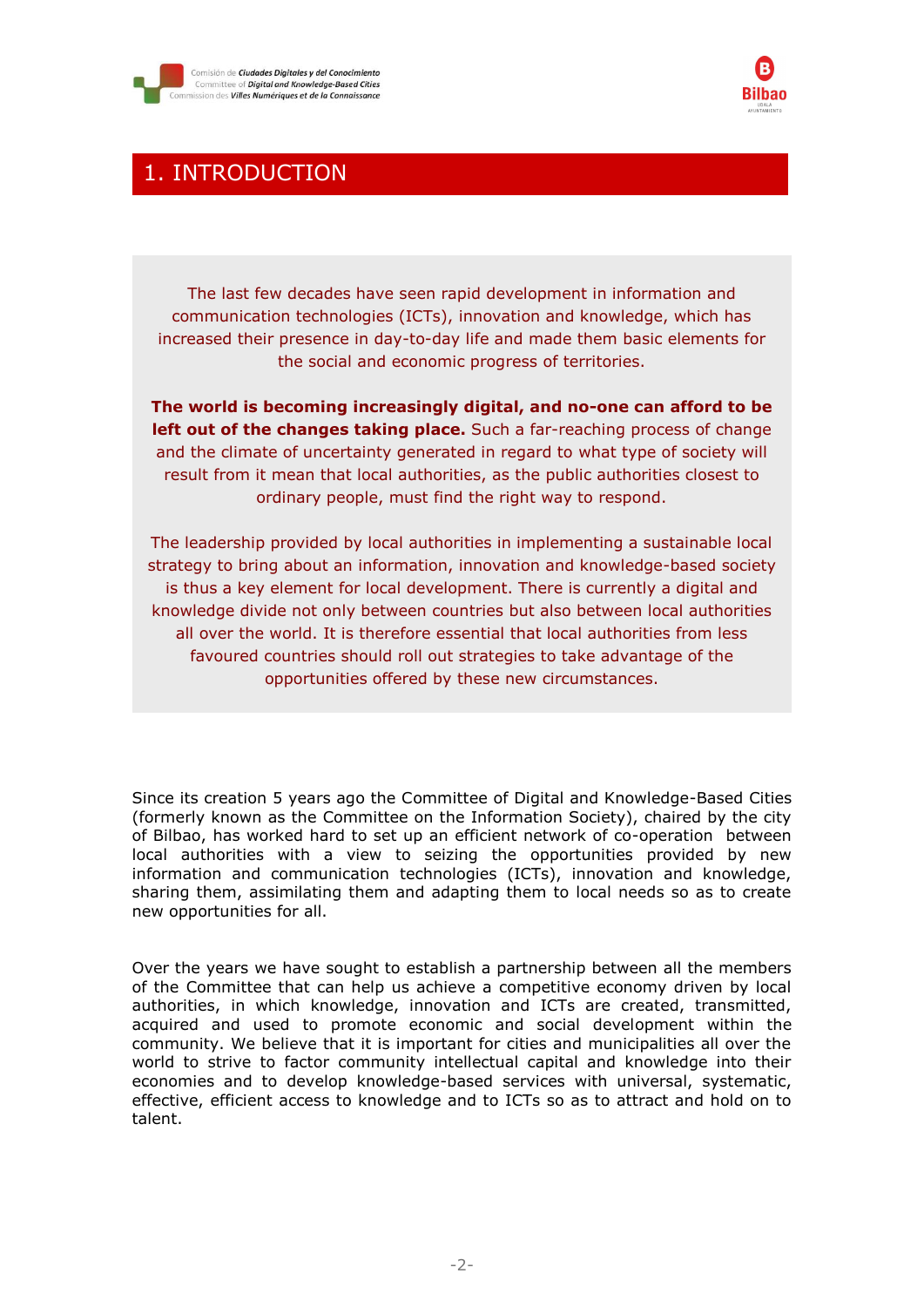



# 2. BALANCE OF ACTIVITIES 2011

## 2.1 Orientation of the Committee

On the basis of the change of orientation approved by the Committee by the end of 2010 and that was ratified with the r4enewall of mandate of the Committee for the period 2011-2013, the committee has focused in **the following lines of work**:

1. **Dissemination of the Digital Local Agenda**. This has been the main task of the Committee over the past four years. It continues to be an extraordinarily useful tool for making structured, planned progress towards the objective of Digital, competitive, co-operative cities while at the same time developing the concept of the "smart city" agenda.

2. **Identification and strengthening of the factors that make cities more innovative**, such as the ability to attract and generate knowledge, improvements in education and lifelong learning, and priority support at local management level for economic sectors based on creativity and technological knowledge.

3. **Positioning of cities as leaders in territorial innovation processes**, in view of their ability to establish highly participative, efficient networks.

4. **Creation of an efficient co-operation network** comprising UCLG member cities to make the best possible use of creativity, innovation and knowledge, sharing assimilating and adapting them to local needs and thus creating new opportunities for everyone.

We are currently working in the following **thematic areas**, which include the elements that make up digital and knowledge-based cities:

| <b>Information &amp;</b><br><b>Communication</b><br><b>Technologies</b>                                                                                                                   | <b>Innovation</b>                                                                                                                                           | <b>Knowledge</b>                                                             |
|-------------------------------------------------------------------------------------------------------------------------------------------------------------------------------------------|-------------------------------------------------------------------------------------------------------------------------------------------------------------|------------------------------------------------------------------------------|
| • Accesibility & e-<br>inclusion<br>$\bullet$ e-health<br>$\bullet$ e-adminstration<br>$\bullet$ e-business<br>$\bullet$ Infrastructures<br>• Safety & confidence<br>$\bullet$ e-learning | • Attracting & holding on<br>to talent<br>• Entrepreneurism<br>• Technology<br>infrastructures<br>• Internationalisation<br>• Creativity<br>$\bullet$ R&D&i | • Infrastructures<br>• Education<br>• Continuous training<br>• Human capital |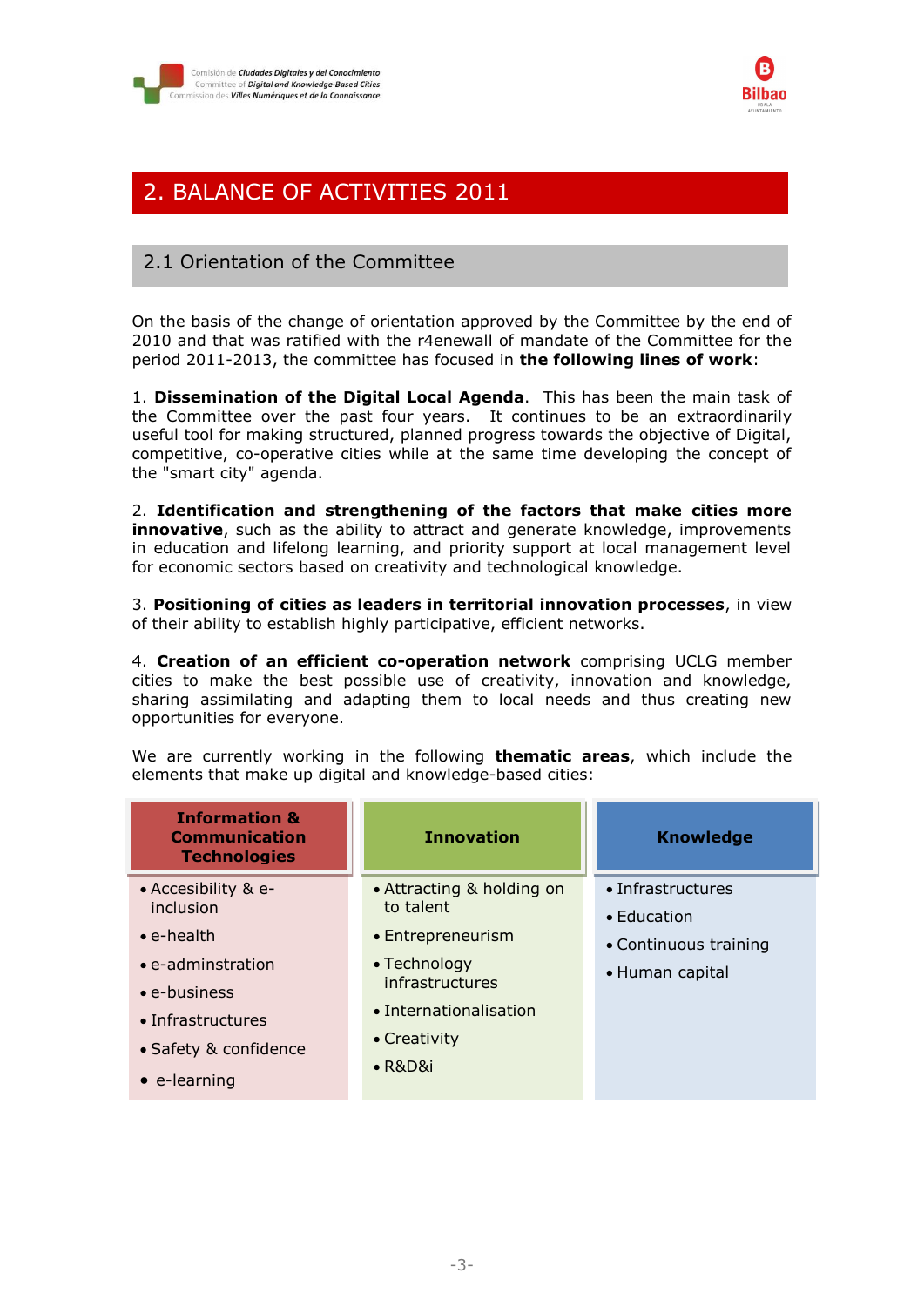



### 2.2 Structure

#### **Governing Bodies of the Comité**

- One of the main activities developed by the Committee in 2011, has been the renewal of the government bodies of the Committee.
- In the case of the Committee Vice-presidencies for Euro-Asia, Latin America and Africa held by the **City of Ulan Bator**, the **National Confederation of Municipalities of Brazil (CNM)**, and the **Association of Municipalities of Morocco (ANCLM)** respectively, we are pleased to inform you that they have confirmed the renewal of their commitment to continue to leader and coordinate the work of the committee in their region.
- In the case of the Vice-presidency of Europe, held by the **City of Stuttgart**, we were informed that it was not possible for them to keep on holding the position of Vice-president of the Committee of Digital and Knowledge-based Cities for the region of Europe.
- With the objective to continue having a geographical balance in the Committee Government bodies, the **City of Bordeaux** in France has accepted the commitment of holding the Vice-presidency of the Committee for the region of Europe. The City of Bordeaux has broad experience in the development of the Information Society in its Territory.



#### **Members**

- Efforts have been made to increase membership of the Committee, particularly in those regions of the world where there are as yet few members, i.e. The Middle East, western Asia, Euro-Asia and Europe.
- Currently the committee has: **91 members**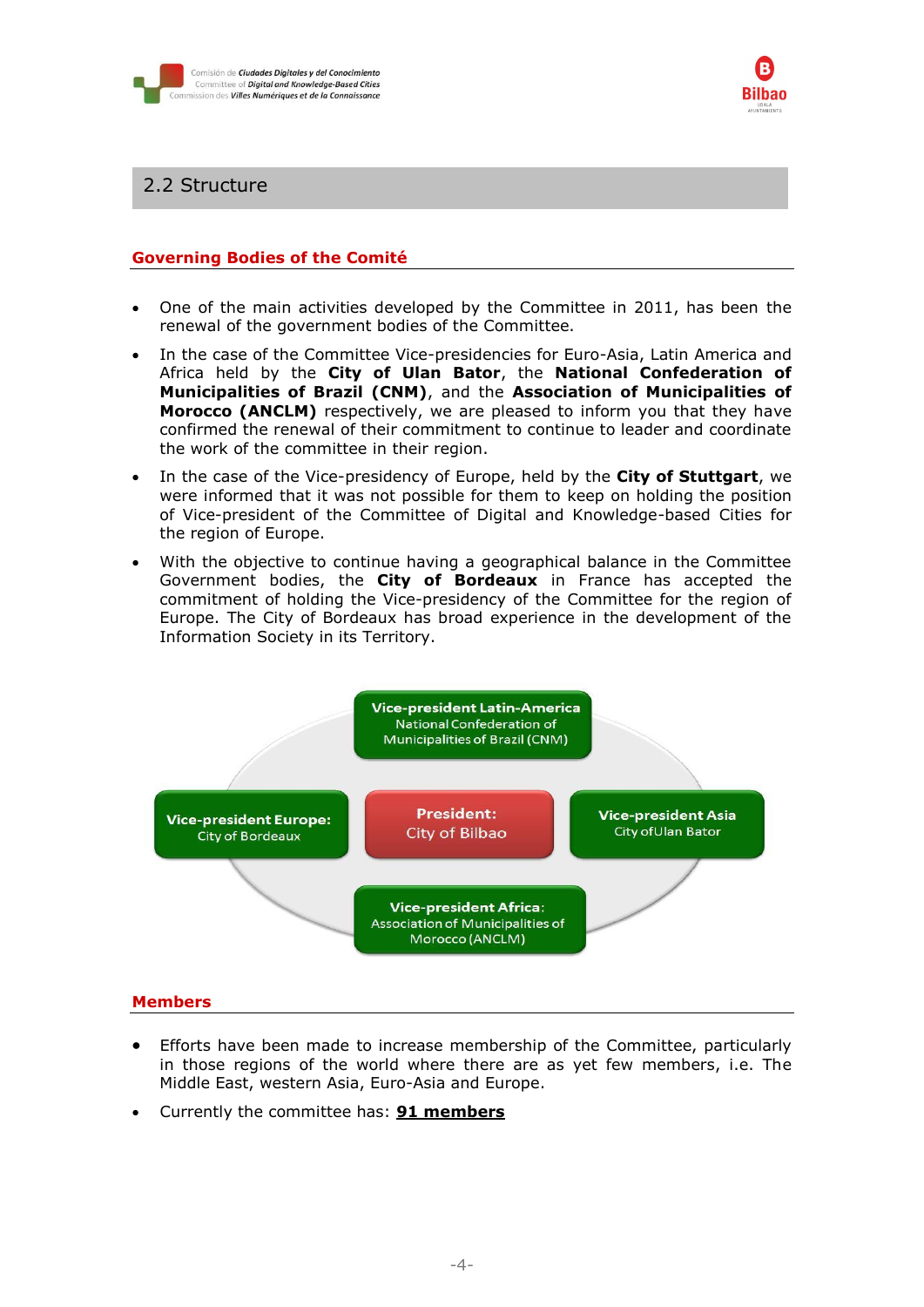



 **3 new cities have incorporated to the committee**. These cities have a long time experience in the implementation of new technologies in their cities to improve the communication with their citizens:



#### **City of Bordeaux:**

Through its "Bordeaux Digital City" programme implemented in 2010, the City of Bordeaux has developed diverse digital initiatives in the city: development of services accessible through mobile internet, interactive blackboards in the schools, new web pages for the museums such as the CAPC developed with free software, implementation of 2D codes in the city that give additional information to the citizens, development of a pilot experience with more than 100



families in which they receive a computer connected to high speed internet and a training offer, launch of an extensive consulting platform, use of social networks to have a closer relation with the citizens in the fame work of the "solidary neighbors" project, development of public wifi points… in summary, a group of innovative services, that help to improve the quality of live of the Citizens.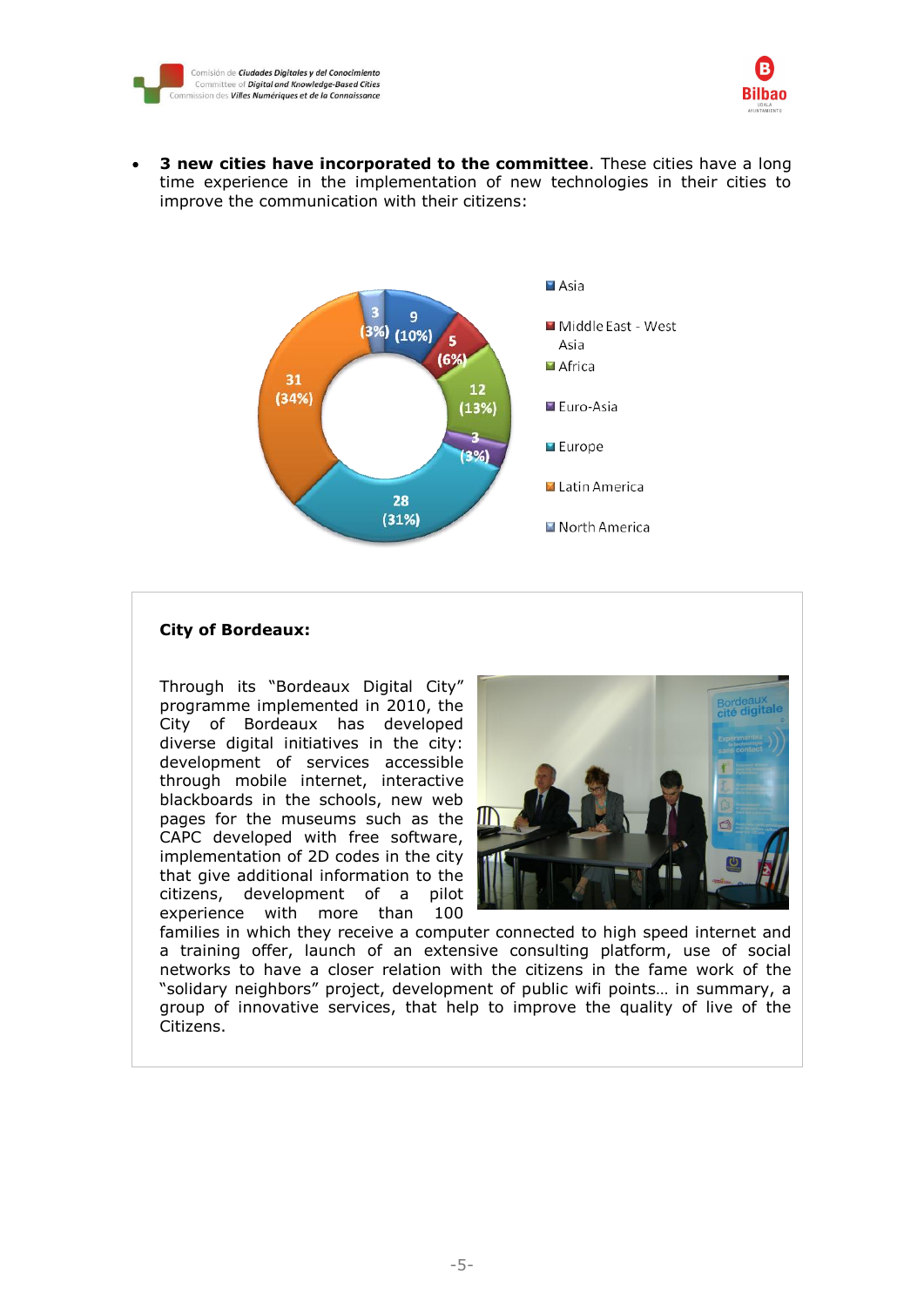



#### **City of Suresnes:**

The City of Suresnes, France, has recently joined the Committee of Digital and Knowñedge-based Cities of UCLG.

The City of Suresnes has recently launches the institutional project "Suresnes Digital City" that has as main objective to develop a strategic plan on ICT, having into consideration a shared diagnosis.



#### **Ciudad de Stravropol:**

The City of Stavropol in Russia has developed an Integrated System of Operational Dispatch Control (IODCS) on the basis of the Stavropol Single Duty and Dispatch Service (SDDS) and a video surveillance system (CCTV) at municipal educational institutions and public places

The main objectives of the project are:



- Twenty-four hour collection, processing and provision of information on emergency situations, forecasts and trends of their development and consequences, forces and resources involved in prevention and recovery of emergencies;
- Operational management of the forces and means in carrying out activities for emergency response and recovery of emergencies;
- Communication between the city government units of the Stavropol Regional territorial subsystem of the unified state system for prevention and recovery of emergencies (hereinafter RSES), forces and funds involved in emergency response;
- Introduction of the technical security control facilities on the basis of video surveillance systems at municipal educational institutions and public places.
- During this period, efforts have been also made to encourage and foster networking between members.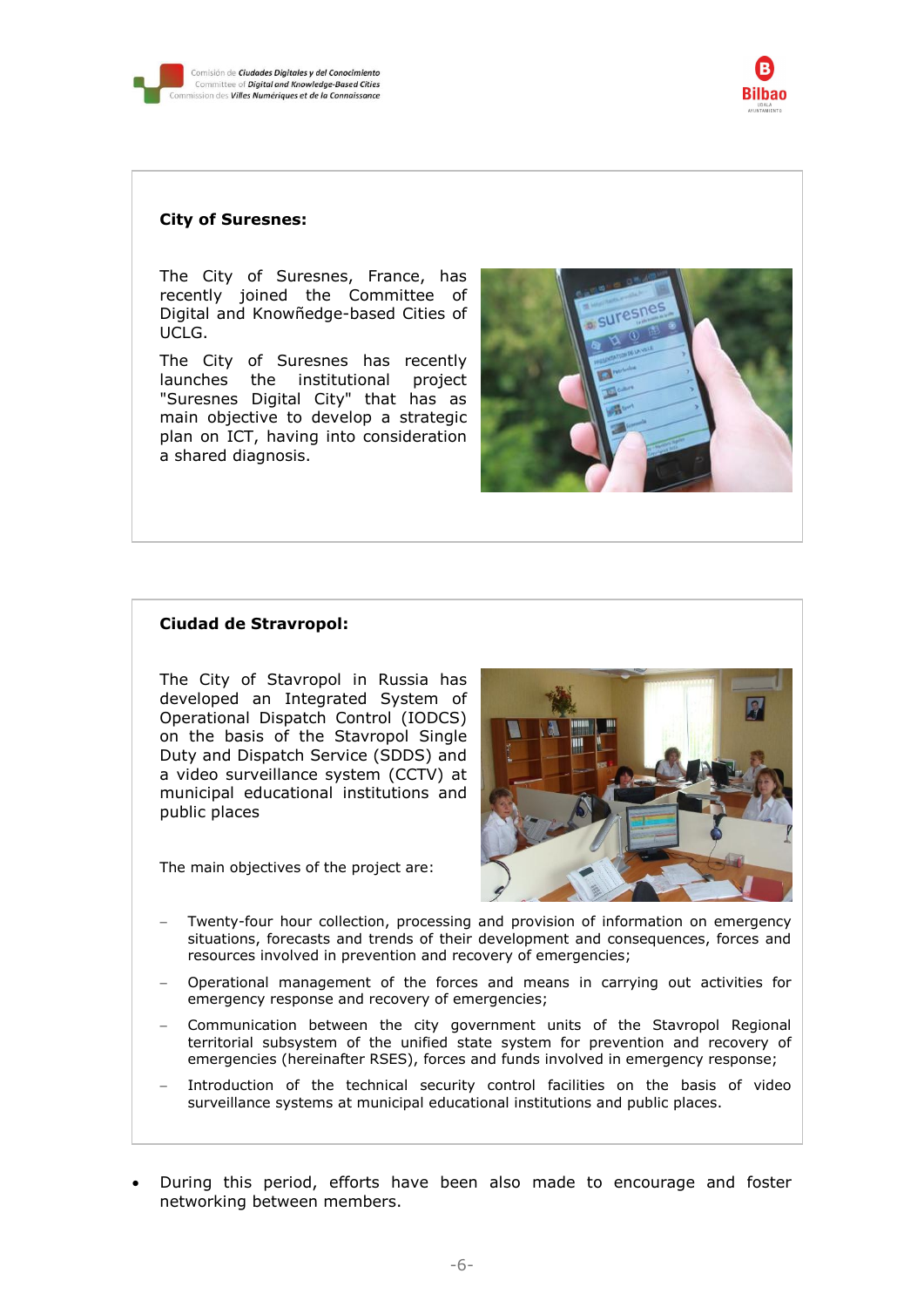



#### **Co-ordination with other Committees and Regional Sections**

- During this period the committee has worked to intensify co-operation and collaboration with other UCLG committees and working groups.
- In this sense, in 2011 the committee has begun to work on a possible **collaboration with the Committee on Urban Strategic Planning** and with the **Committee on Urban Mobility**.

2.3 Progress made by the Committee

#### **Technical instruments**

- An ongoing work has been developed, to continue on the updating of the technical instruments rolled out, i.e. the website, the Forum and the TV channel.
- New instruments and tools have been sought that can improve the work of the Committee and enhance communication between its members: participation in social networks, blogs, etc.

[www.cities](http://www.cities-localgovernments.org/committees/cdc)[localgovernments.org/committees/cdc](http://www.cities-localgovernments.org/committees/cdc)



### **Knowledge sharing**

- Efforts have been made to encourage the sharing of knowledge and experiences between local authorities.
- For this purpose, it has been made accessible to the members the committee website and the Youtube TV Channel.
- During this period, we have also worked in the identification of "Emblematic" that can be used as benchmarks.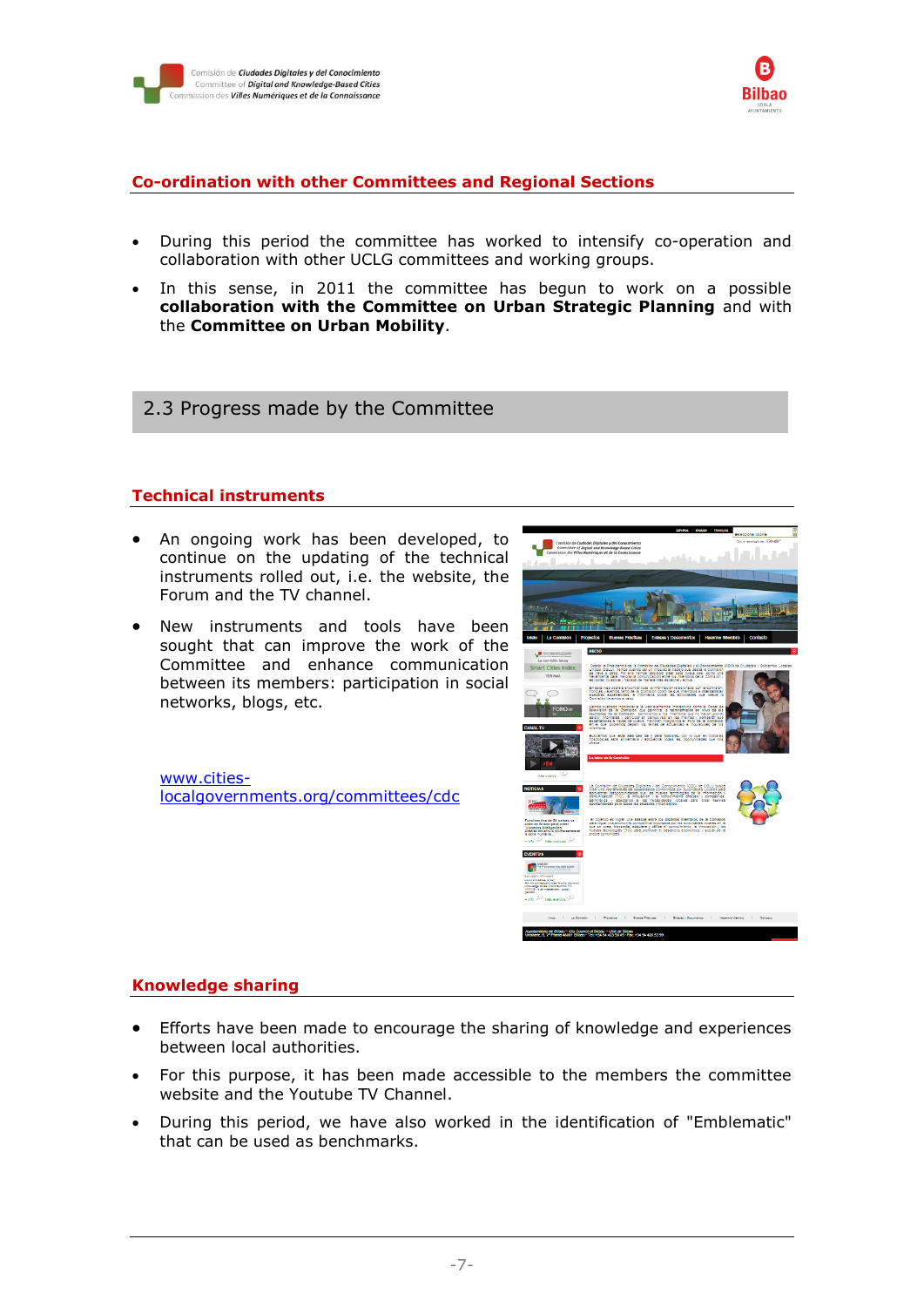



#### **Awareness & Dissemination**

- Support has been given for the organising and development of events to heighten awareness and disseminate the importance of implementing ICTs, innovation and knowledge at local level with a view to achieving sustainable development and improving the quality of life of citizens in the various regions of the world.
- The following events can be remarked in 2011:

#### **XII Latin American Meeting of Digital Cities (28-30 September 2011, in Bilbao)**



The City of Bilbao turned into the World Capital of New Technologies applied to the World of public administration, with the celebration form 28-30 September of the XII Latin American Meeting of Digital Cities. This international meeting gathered mayors, deputies and high level public administrators from diverse Latin-American Cities, as well as from U.S.A and Canada. The event hosted a high level speaker: the Ex-president of Colombia, Alvaro Uribe.

The appearance in our lives of internet has meant a drastic change in the way we communicate. This revolution has also modified the way public institutions have to communicate with citizens. With a simple "click" now the citizens can access information about social security, arrange a meeting with the doctor or request a construction license. All of these, without waiting long lines, and doing it at home through a computer.

Expert in the modernization of public services and representatives from the main companies of the sector, gathered their efforts to create "intelligent cities, where the personal, social and economic development of the citizens can be boosted". The Congress counted also with a specific area for the business exposition, where the new features of the industry where shown.

The next meeting will be held in the City of Buenos Aires, Argentina.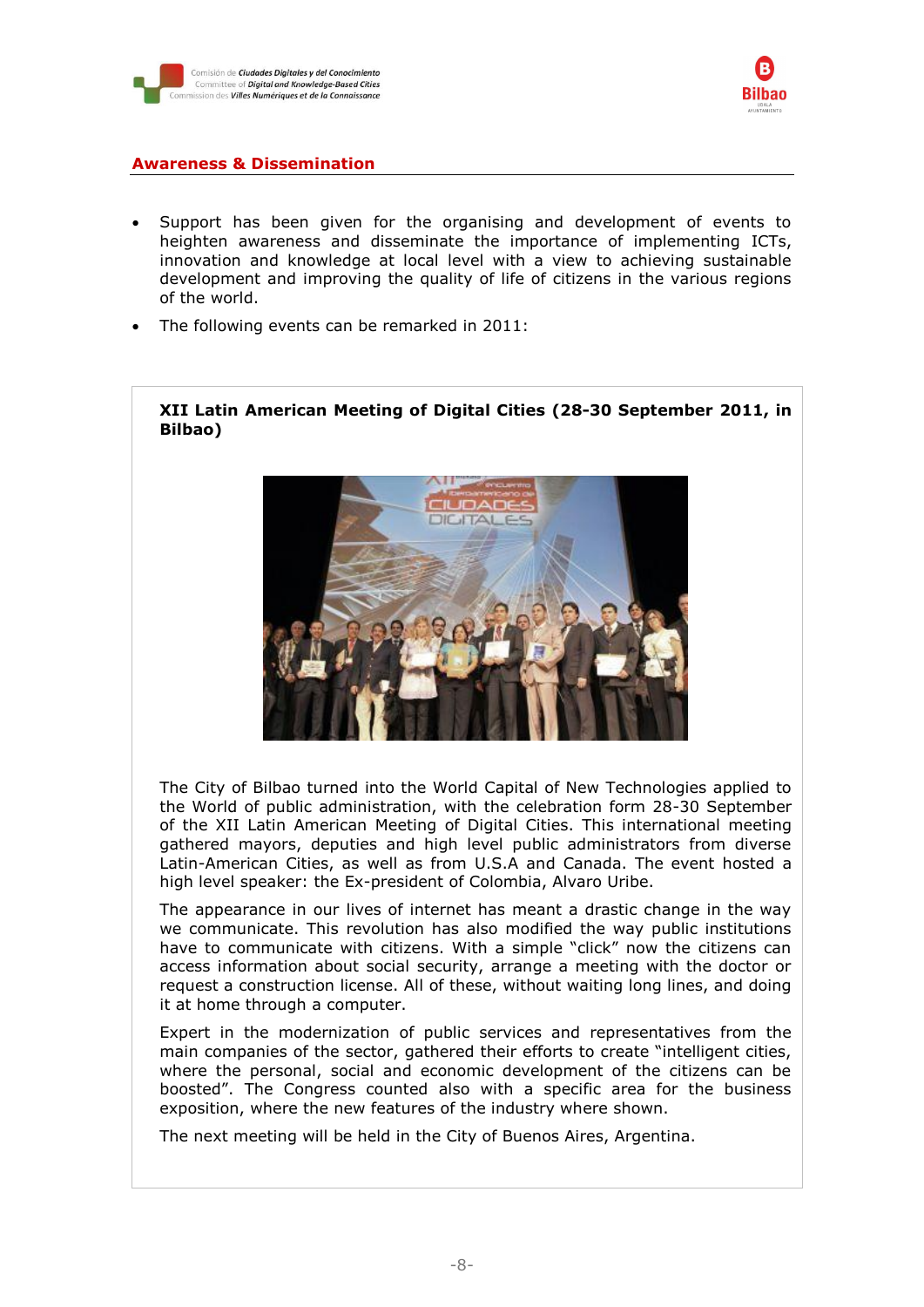



#### **Bilbao Web Summit (17-18 May 2011, in Bilbao)**



On the 17th and 18th of May, 2011 took place in the City of Bilbao the "Bilbao Web Summit". A global event that brought together, world-class experts, in the field of internet, to debate on the future of the net.

The Bilbao Web Summit, counted on with the support Bilbao City Hall, and it represented the most important Summit in Europe on the internet and new technologies, and it gathered the most important experts in the field, among them Sir Tim Berners-Lee, considered as the father of the Web and creator of the HTML language and the HTTP protocol, and Chris Shipley, known as the most influent woman of the Silicon Valley. Along with them, the main internet experts, key business people and professionals from the sector, analyzed the present of the net and established the mail action lines that will define the next Internet generation.

Bilbao hosted discussions about the future of the Web for a week. From the 16th to the 19th of May, 2011 the W3C Advisory Committee met in Bilbao to mark the bases of the Web for the next years. The criteria established in Bilbao will affect future services of on-line banking, electronic administration, telemedicine, digital education, digital media and digital commerce.

One of the main features of the Bilbao Web Summit is the publication of the conclusions agreed by the participants. This unique document, will serve as Road map to advance the tendencies in the development of internet.

The selection of Bilbao for this World Summit on the future of internet is closely related to the high-level of development reached by the Basque Country and the City of Bilbao in the field of Internet and the use of ICT.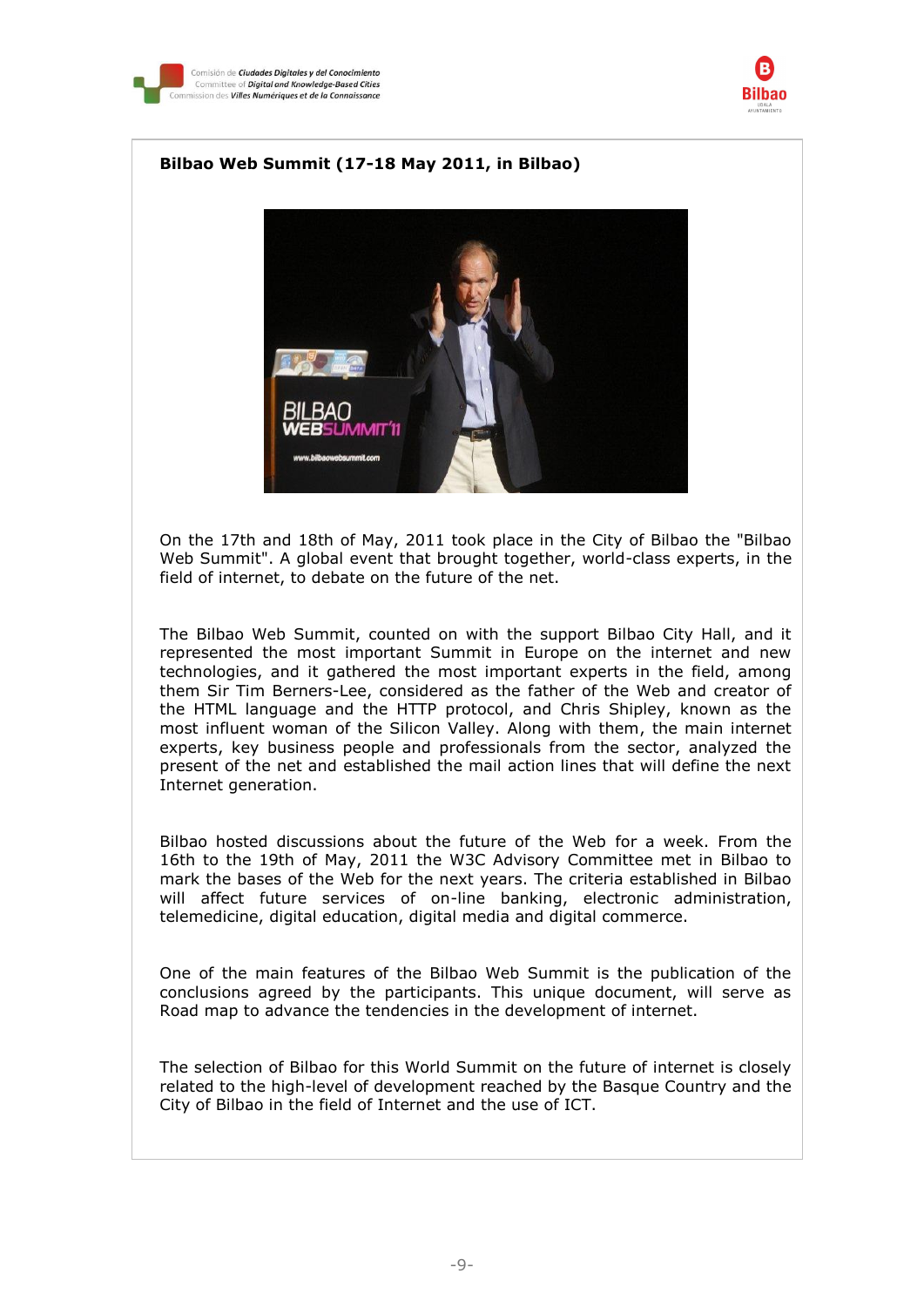



#### **Digital Week (21-26 March, Bordeaux)**

The City of Bordeaux has organized from the 21st to the 26th of March 2011 the Digital Week. A week that is integrated by workshops, debates and mixed events that will allow to debate about the impact of the developments of digital projects in the cities.



#### **The search of fundiung**

 A constant search is maintained for funding from various sources (European projects, subsidies, etc.) to develop the on-line capability-building programme and the Committee's other activities.

### 2.4 Communication

#### **Committtee Circulars**

- Along in 2011, circulars have continued to be used as a channel of communication between the Committee and its members.
- All circulars are available on the Committee website.
- During 2011, **5 circulars** have been sent to the members and **an invitation mailing to the members for the Bilbao Web Summit**.

#### **Progress reports**

- The Presidency of the Committee continues to report on progress in its activities at annual Committee meetings and at the meetings of the Executive Bureau and World Council of the UCLG.
- The next committee meeting will be held on **December 9, in the City of Florence, Italy**.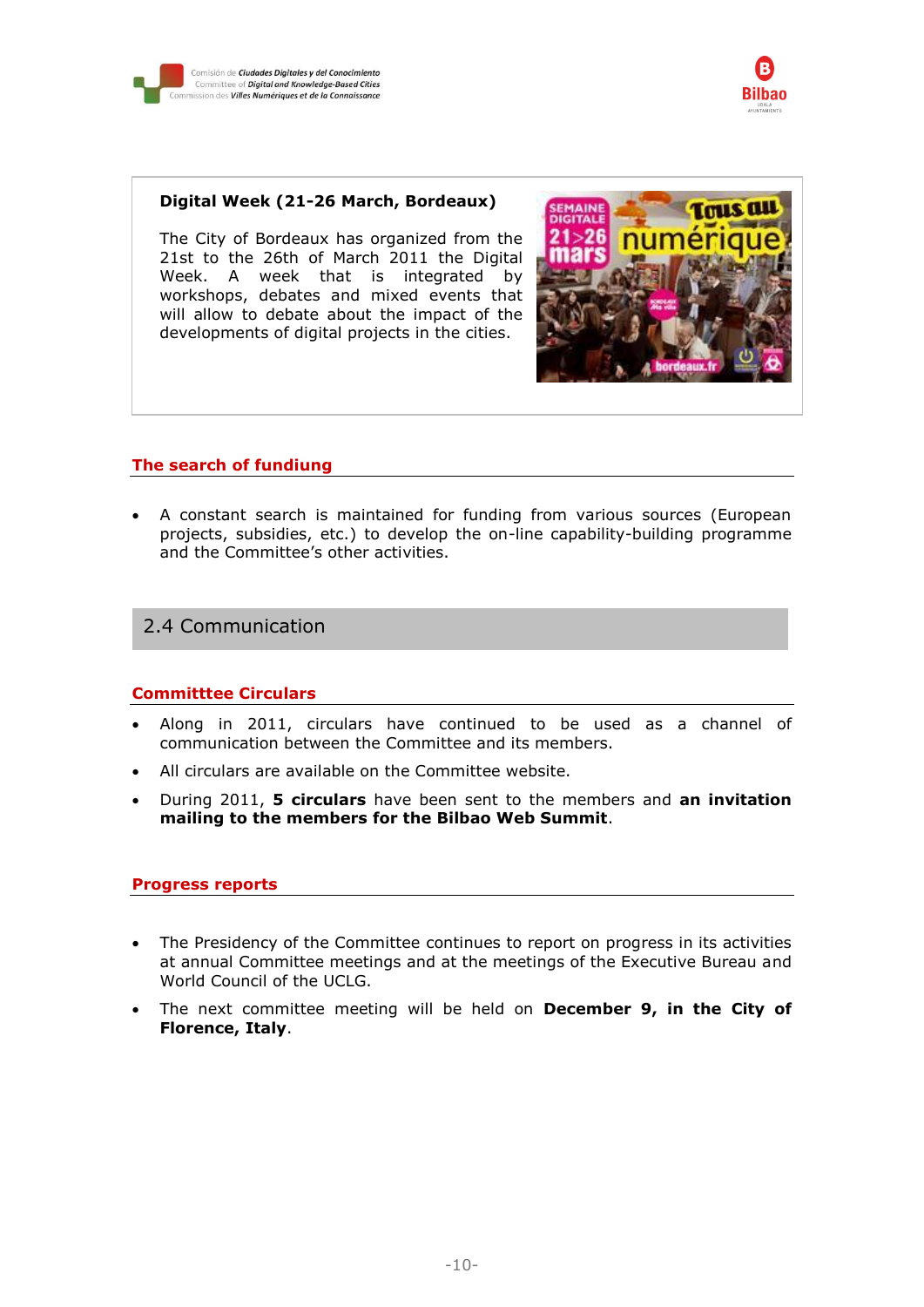



#### **Publications**



In 2005 during the II World Summit of Cities and Local Authorities on the Information Society held in the City of Bilbao, the **local authorities committed themselves to work to achieve a full access to the Information Society in their cities and regions through the implementation of the Digital Local Agendas**, a local strategy for the development of the Information Society in a region.

**Now, after more than 5 years,** the moment has come to make a balance. For this reason, the Committee of Digital and Knowledge Based Cities wants to support the completion of this study, so that it can constitute a starting point to know about the real state of the art referring to ICTs, Innovation and Knowledge in the Committee, and we can be able to establish some indicators that can allow us to know whether we are working in the right direction in order to achieve more competitive cities.

In drawing up this study, close co-operation has been sought with the UCLG World Secretariat, the regional sections and the Committee vice-presidents.

Until now we have receive the form filled-in by more than 25 UCLG members.

Along with the analysis of the situation of the members, the publication will also feature a compendium of best practices identified in the various thematic areas covered by the Committee.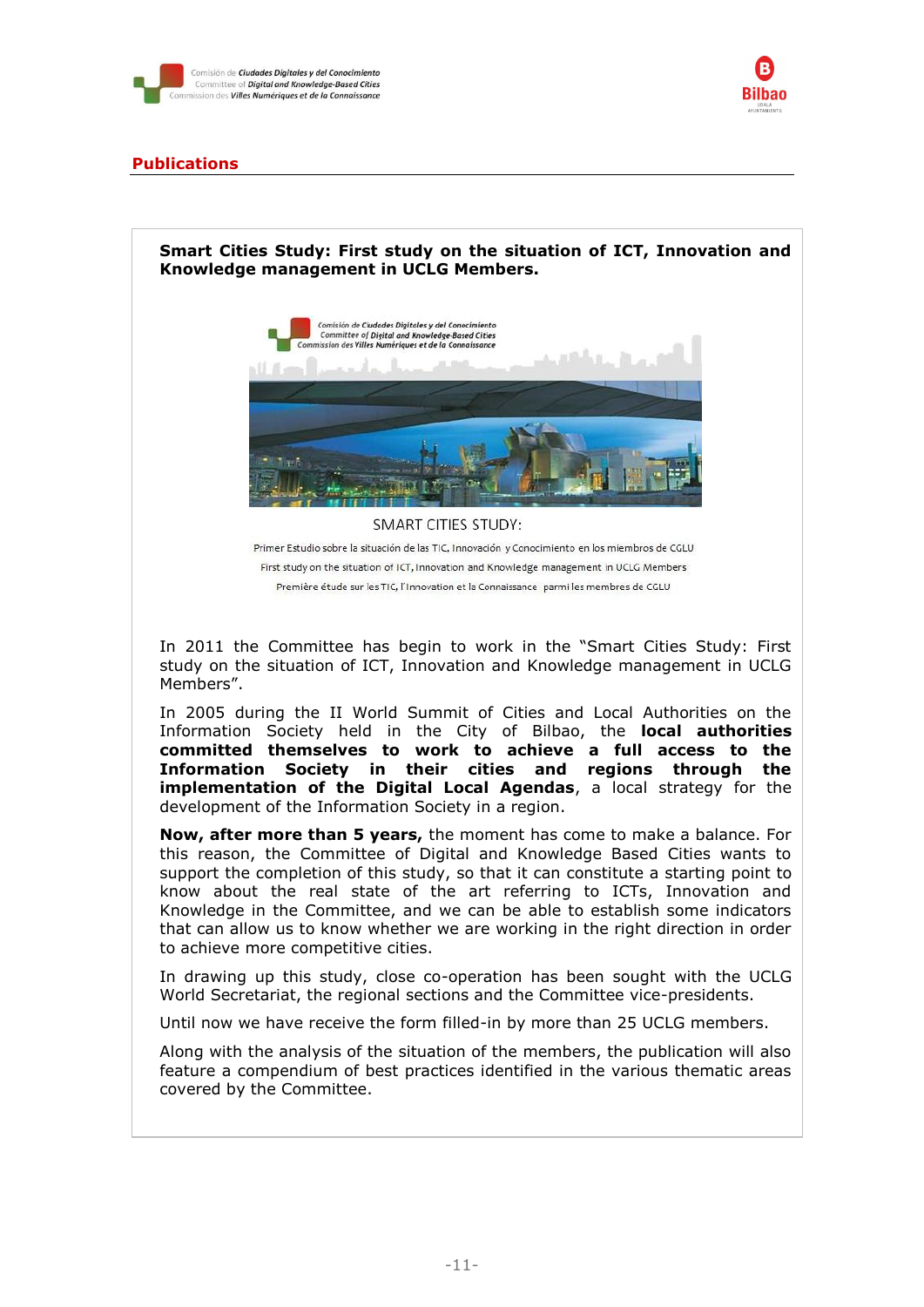



#### **Reflection on technology and administrative modernization**

The National Confederation of Municipalities of Brazil (CNM) that holds the Vice-presidency of the Committee has recently published a reflection on municipal management in the matter of "Technology and administrative modernization: from the electronic Government to the connected governance".

The objective of the publication is to present key questions and pertinent considerations that can help the public manager to support their technological decisions.

The document presents the last subjects treated in Geneva on the evolution in the government, through real examples of the Brazilian municipalities and worldwide, and it identifies directives on how to guarantee the maturity of



discharge in the development process and management of the technology.

The publication does not try to have all the answers, but it tries to be a guide who helps the new administrators so that they are able to make the correct questions against the challenges that will find in their mandate.

#### **Observatory**

 In 2011, work has been done to identify and distribute via the website studies and news stories relating to the topics handled by the Committee.

#### **News and Newsletters**

- The website has been the communication channel to keep members up to date on any news concerning the Committee and its members.
- A bi-monthly newsletter containing information about the Committee, news and current affairs and details of forthcoming events of interest has been sent to the committee members.
- In 2011, **5 committee newsletters** have been sent. These newsletters are available through the committee website.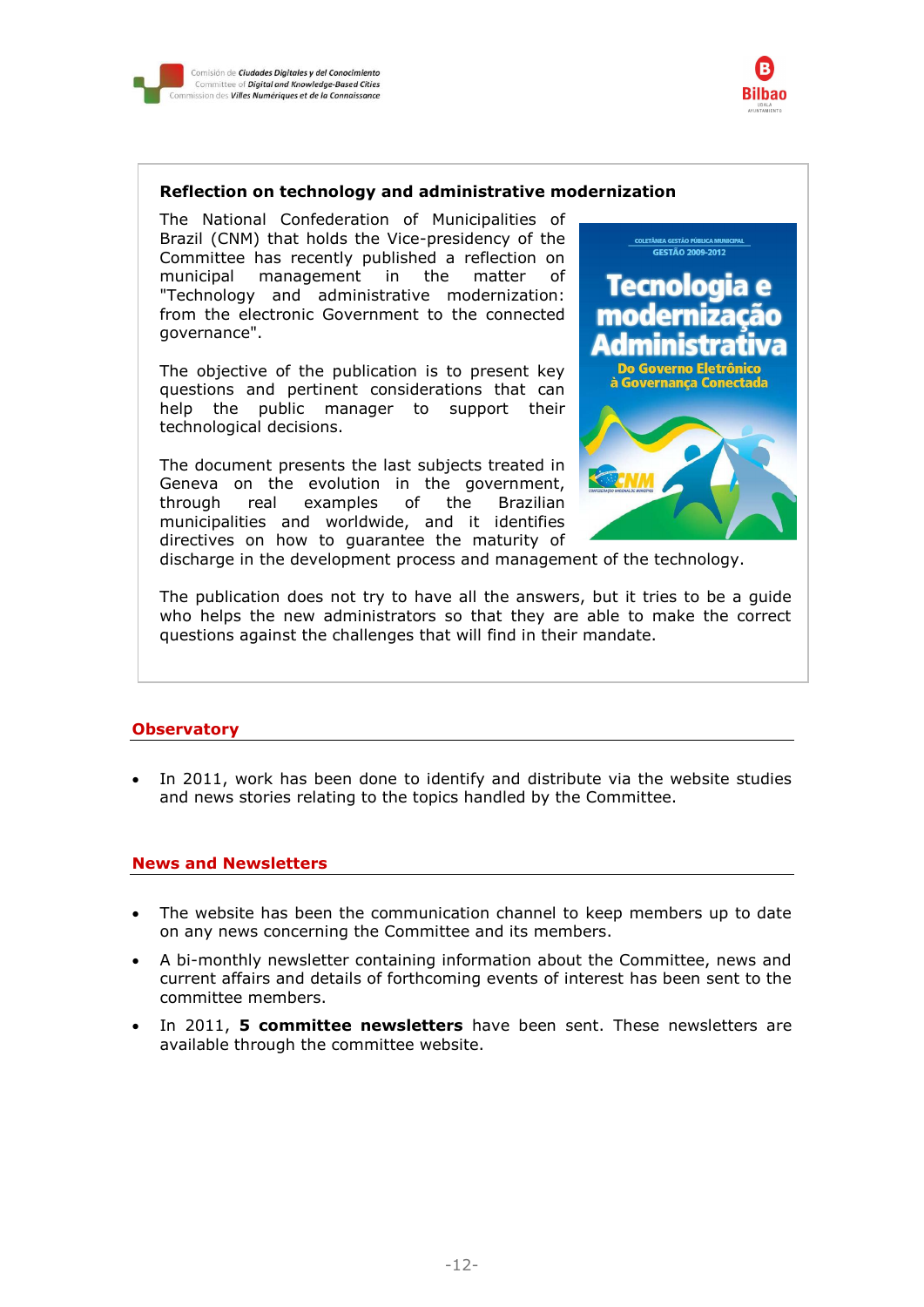



## 2.5 Meetings

#### **Calls for Committee Meetings**

- In accordance with the terms of operation of these committees and working groups, the Committee will hold at least one face-to-face meeting, as a forum for analyzing the work done to date and discussing the working plan for the next period.
- The **annual committee meeting will be held on December 9 in Florence, Italy**.
- In this occasion, a **joint meeting** has been organized with the **Committee on Strategic Urban Planning and the Committee on Urban Mobility**.
- From the Presidency of the three Committees, we believe, that some of the issues that we work in our committees are closely related, therefore, we consider, that it might be of a great interest to work together with the main objective of identifying some possible common actions and projects.

#### **Participation in Committee Secretariat Working Meetings and UCLG Statutory Meetings**

- The Committee Secretariat took part in the **meeting of the committee secretariats held the 22 and 23 February in Barcelona**.
- During 2010 UCLG started consultations for a redefinition of strategic priorities of our organization. This exercise that seek to promote contributions from all the partners in the process of t the Strategic planning of UCGL, started with consultations of the Secretaries General of the UCLG Sections and the UCLG Advisory Board.
- This dynamic Workshops Addressed to the Secretariats of the Committees and Working Groups was part of this process.
- The workshop revised the results of the exercise and decisions to date and gathered concrete inputs on the long term general work programme of the organization, the priorities and the products to be developed.
- The workshop also provided the opportunity to share the progress made in the implementation of the work programmes of the different committees and working groups.

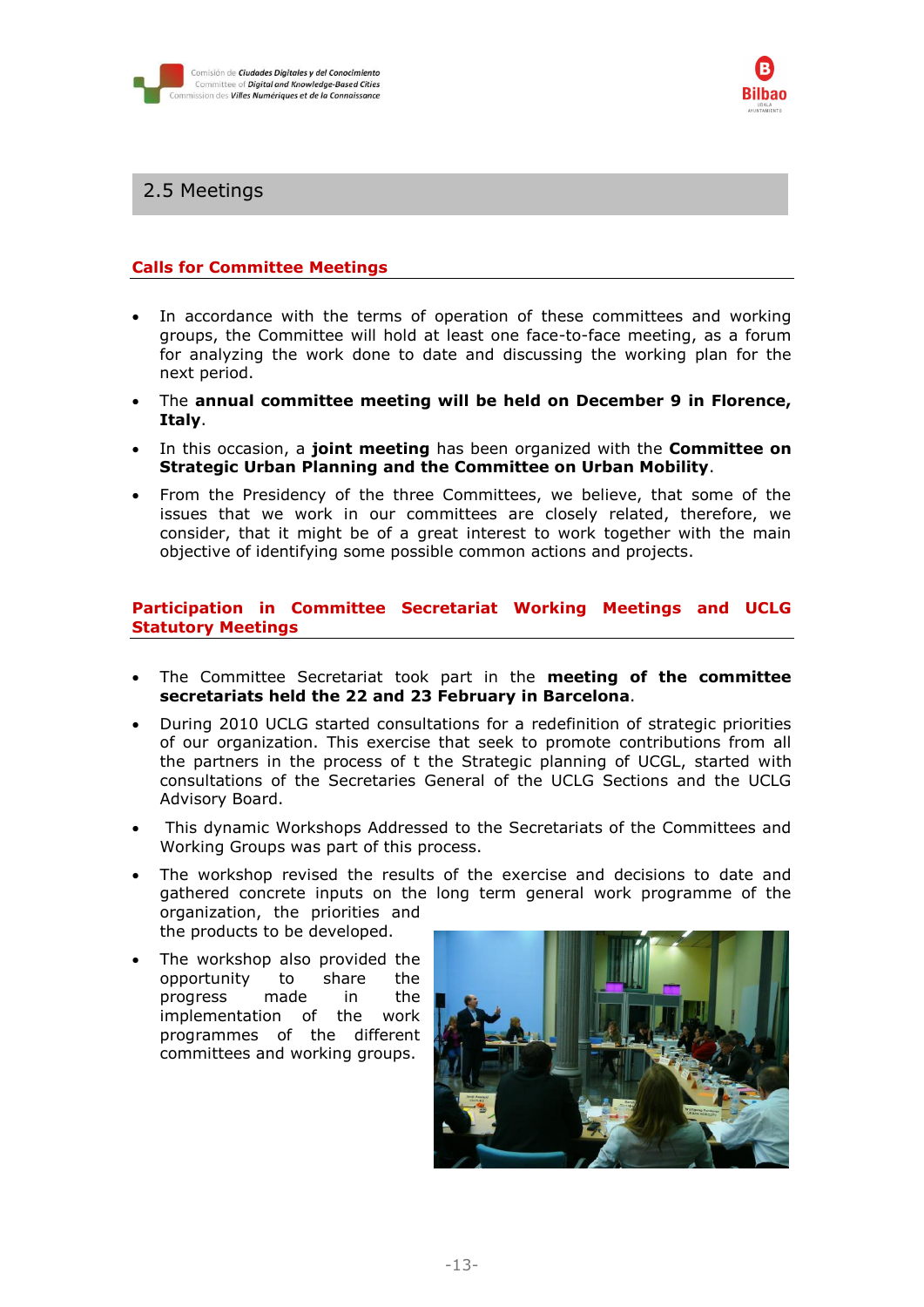



## 3. LIST OF COMMITTEE MEMBERS *Update: August 31, 2011*

| <b>ASIA</b> |                                      |
|-------------|--------------------------------------|
| China       | City of Beijing                      |
| China       | City of Guangzhou                    |
| China       | City of Taichung                     |
| Indonesia   | City of Batam                        |
| Indonesia   | City of Jakarta                      |
| Indonesia   | <b>UCLG ASPAC</b>                    |
| Philippines | City of Makati                       |
| Taiwan      | City of Taipei                       |
| Turkey      | Diyarbakir Metropolitan Municipality |

| <b>AFRICA</b> |                                                                 |
|---------------|-----------------------------------------------------------------|
| Benin         | ANMB (National Association of Municipalities of Benin)          |
| Congo         | Association of Mayors of Congo                                  |
| Congo         | City of Brazzaville                                             |
| Kenya         | ALGAK (Association of Local Government Authorities of<br>Kenya) |
| Mali          | City of Bamako                                                  |
| Morocco       | National Association of Municipalities of Morocco               |
| Morocco       | Municipality of Rabat                                           |
| Morocco       | Municipality of Sidi Boumehdi                                   |
| Mozambique    | City of Maputo                                                  |
| South Africa  | United Cities and Local Governments of Africa                   |
| Tanzania      | Municipality of Morogoro                                        |
| Tunisia       | City of Tunis                                                   |

| <u>  EURO - ASIA </u> |                    |  |
|-----------------------|--------------------|--|
| Mongolia              | City of Ulan Bator |  |
| ' Russia              | City of Stravropol |  |
| Russia                | City of Moscow     |  |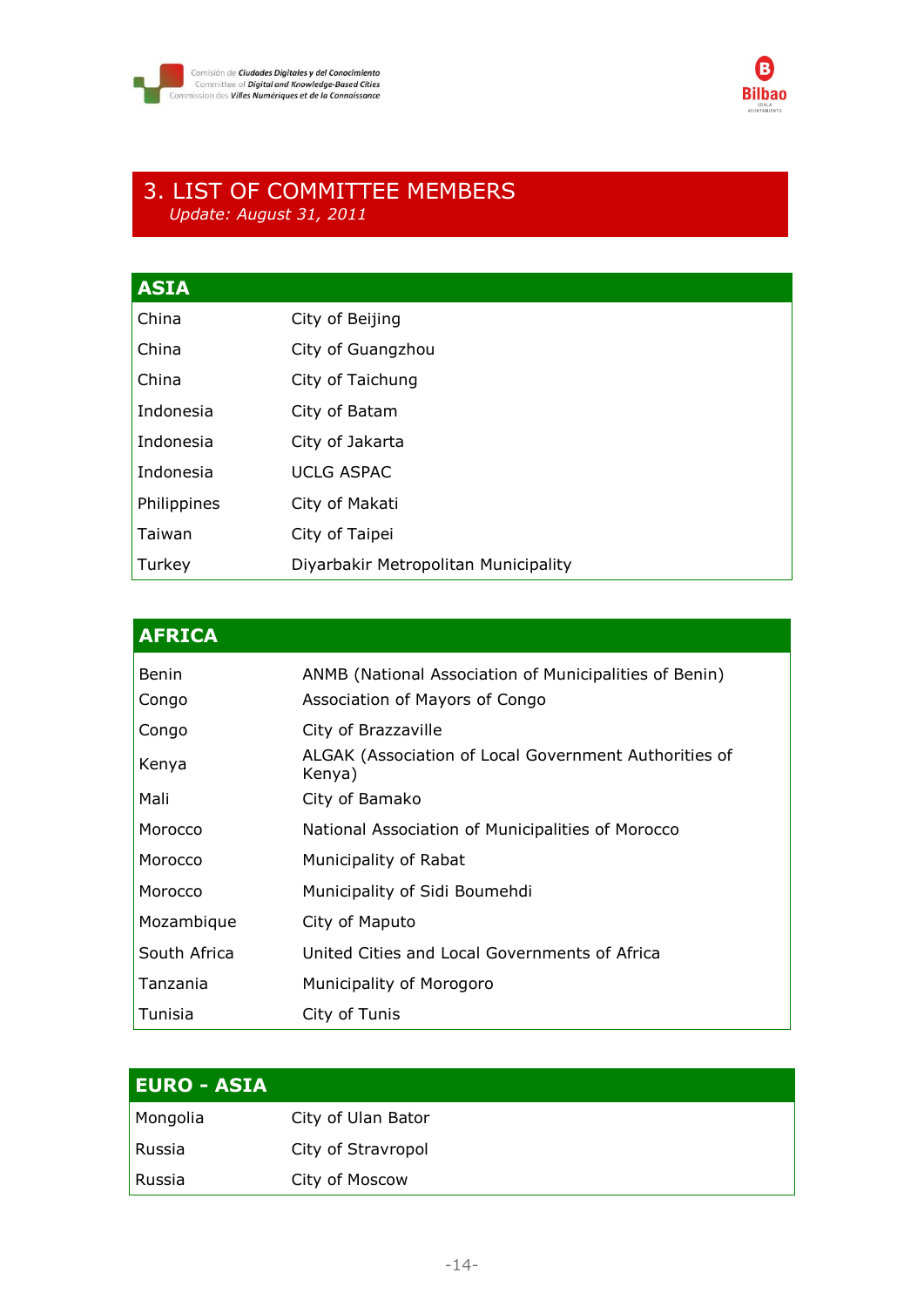



| <b>EUROPE</b> |                                                                                      |
|---------------|--------------------------------------------------------------------------------------|
| Germany       | City of Cologne                                                                      |
| Germany       | City of Stuttgart                                                                    |
| Albania       | Albanian Association of Municipalities                                               |
| Albania       | Municipality of Tirana                                                               |
| Belgium       | City of Anthisnes                                                                    |
| France        | United Cities of France                                                              |
| France        | AFCCRE (French Association of the Council of European<br>Municipalities and Regions) |
| France        | Association of Regions of France                                                     |
| France        | Regional Council of Midi Pyrénées                                                    |
| France        | City of Elancourt                                                                    |
| France        | City of Gières                                                                       |
| France        | City of Bordeaux                                                                     |
| France        | City of Suresnes                                                                     |
| France        | City of Lyon                                                                         |
| Italy         | CICU (United Cities)                                                                 |
| Italy         | Municipality of Venice                                                               |
| Italy         | Province of Turin                                                                    |
| Poland        | City of Lublin                                                                       |
| Poland        | APC (Polish Association of Municipalities)                                           |
| Portugal      | Municipality of Abrantes                                                             |
| Portugal      | Municipality of Faro                                                                 |
| Spain         | Municipal Council of Barcelona                                                       |
| Spain         | Municipal Council of Bilbao                                                          |
| Spain         | Provincial Council of Barcelona                                                      |
| Spain         | Spanish Federación of Municipalities                                                 |
| Sweden        | City of Stockholm                                                                    |
| Switzerland   | City of Geneva                                                                       |
| Switzerland   | Digital Solidarity Fund                                                              |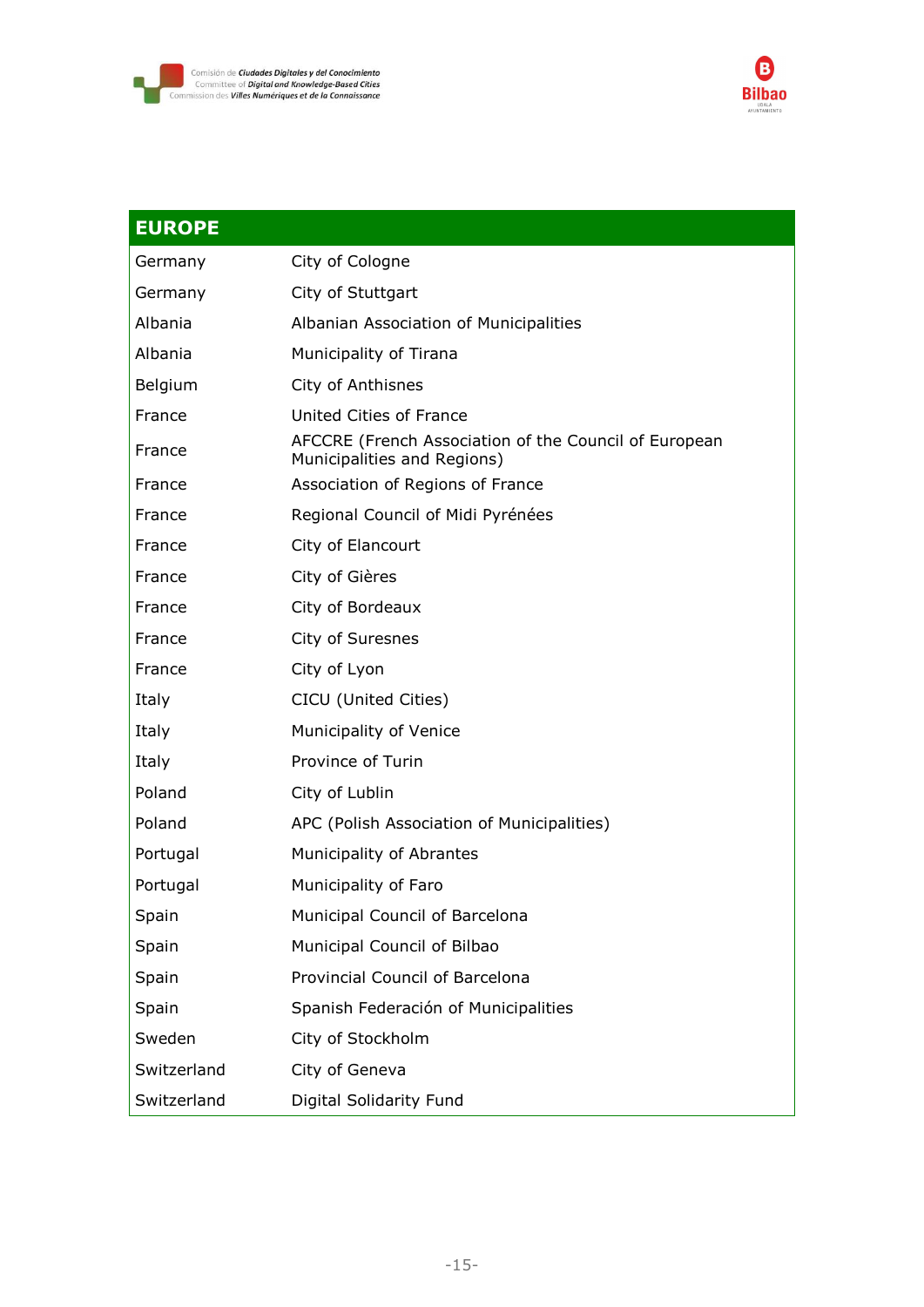



## **NORTH AMERICA**

| l Canada | City of Toronto           |
|----------|---------------------------|
| l Canada | City of Montreal          |
| l USA.   | National League of Cities |

# **LATIN AMERICA** Argentina City of Mendoza Argentina City of Rosario Argentina FAM (Argentine Federation of Municipalities) Argentina Municipality of Tres Arroyos Argentina Municipality of Esperanza Brazil Municipality of Camaçari Brazil Municipality of Curitiba Brazil Municipality of Petropolis Brazil Municipality of Porto Alegre Brazil Municipality of Jacarei Brazil Municipality of Lages Brazil Municipality of Várzea Paulista Brazil City of Rio de Janeiro Brazil CNM (National Confederation of Municipalities of Brazil) Chile Chilean Association of Municipalities Chile Regional Association of Municipalities of the Antofagasta Region Chile City of Peñalolen Colombia FCM (Colombian Federation of Municipalities) Colombia City Hall of San Sebastián de Mariquita Colombia Municipality of Medellín Colombia Municipality of Tulua Costa Rica Municipality of San José Ecuador City of Quito Ecuador FLACMA (Latin American Federation of Municipalities) Mexico **AMMAC** (Mexican Association of Municipalities) Mexico Mexican Association of Local Authorities Mexico FENAMM (National Federation of Municipalities of Mexico)